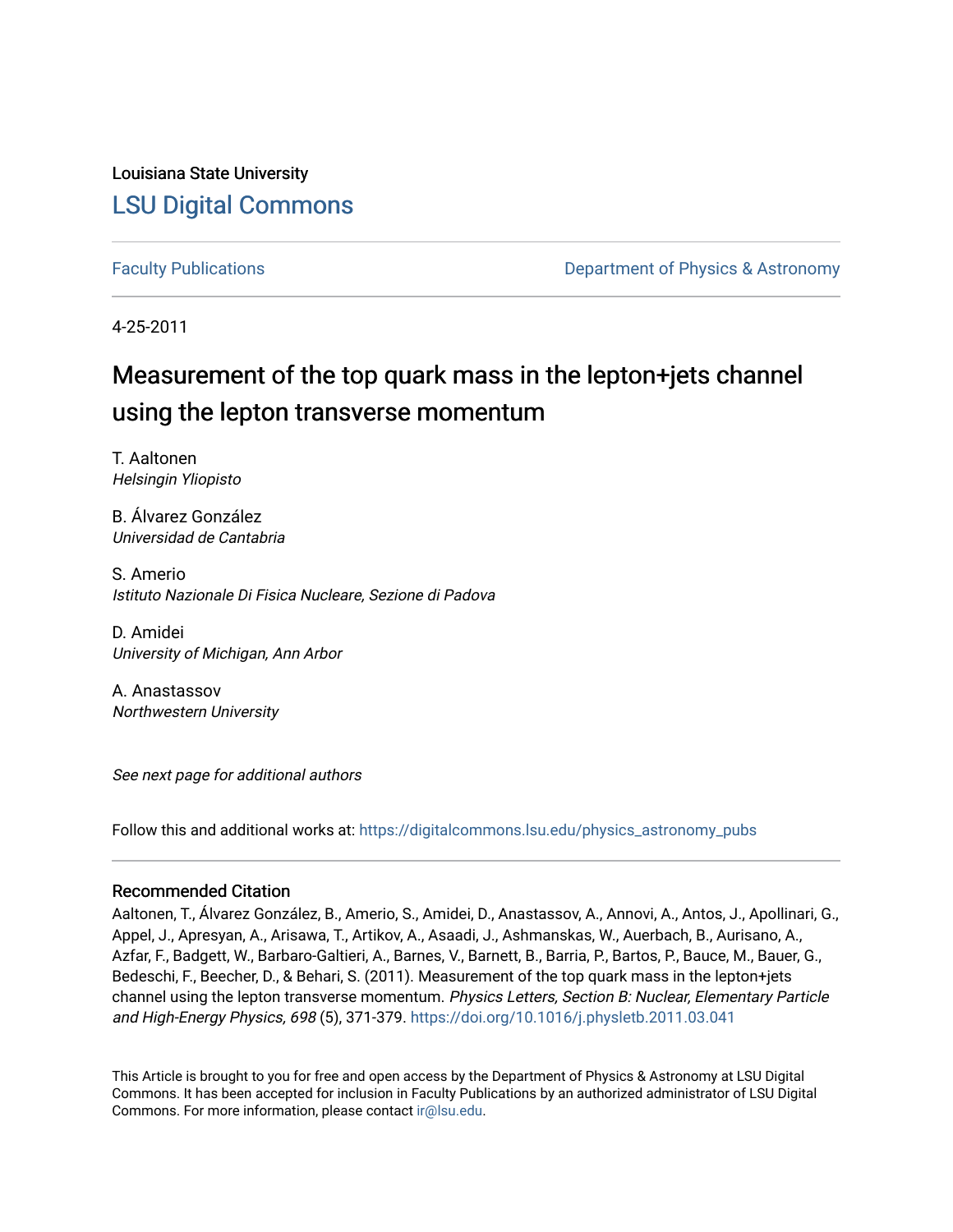# Authors

T. Aaltonen, B. Álvarez González, S. Amerio, D. Amidei, A. Anastassov, A. Annovi, J. Antos, G. Apollinari, J. A. Appel, A. Apresyan, T. Arisawa, A. Artikov, J. Asaadi, W. Ashmanskas, B. Auerbach, A. Aurisano, F. Azfar, W. Badgett, A. Barbaro-Galtieri, V. E. Barnes, B. A. Barnett, P. Barria, P. Bartos, M. Bauce, G. Bauer, F. Bedeschi, D. Beecher, and S. Behari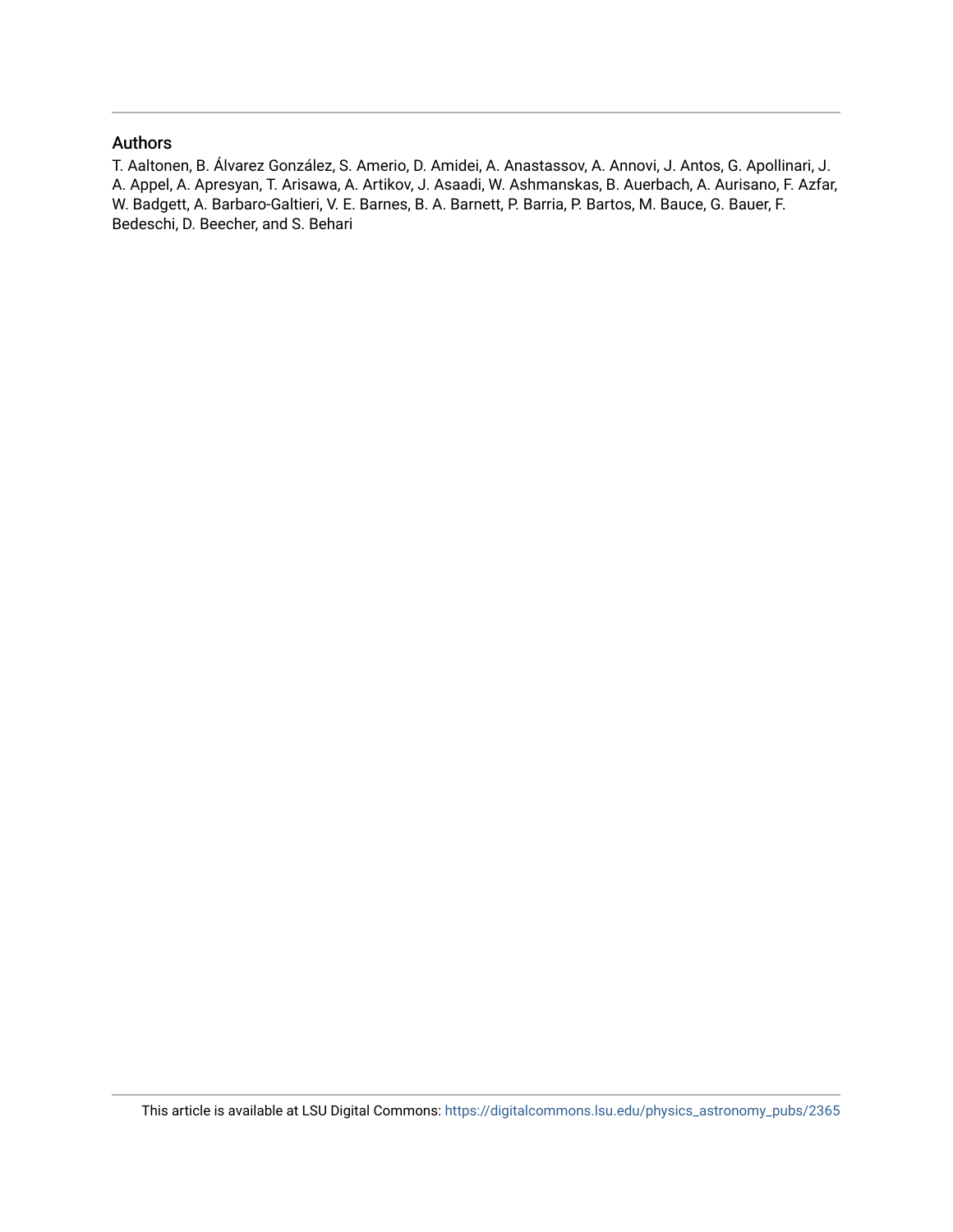# Measurement of the Top Quark Mass in the Lepton+Jets Channel Using the Lepton Transverse Momentum

T. Aaltonen,<sup>21</sup> B. Álvarez González<sup>v</sup>, <sup>9</sup> S. Amerio,<sup>41</sup> D. Amidei,<sup>32</sup> A. Anastassov, <sup>36</sup> A. Annovi, <sup>17</sup> J. Antos, <sup>12</sup> G. Apollinari,<sup>15</sup> J.A. Appel,<sup>15</sup> A. Apresyan,<sup>46</sup> T. Arisawa,<sup>56</sup> A. Artikov,<sup>13</sup> J. Asaadi,<sup>51</sup> W. Ashmanskas,<sup>15</sup> B. Auerbach,<sup>59</sup> A. Aurisano,<sup>51</sup> F. Azfar,<sup>40</sup> W. Badgett,<sup>15</sup> A. Barbaro-Galtieri,<sup>26</sup> V.E. Barnes,<sup>46</sup> B.A. Barnett,<sup>23</sup> P. Barria<sup>cc</sup>,<sup>44</sup> P. Bartos,<sup>12</sup> M. Bauce<sup>aa</sup>,<sup>41</sup> G. Bauer,<sup>30</sup> F. Bedeschi,<sup>44</sup> D. Beecher,<sup>28</sup> S. Behari,<sup>23</sup> G. Bellettini<sup>bb</sup>,<sup>44</sup> J. Bellinger,<sup>58</sup> D. Benjamin,<sup>14</sup> A. Beretvas,<sup>15</sup> A. Bhatti,<sup>48</sup> M. Binkley\*,<sup>15</sup> D. Bisello<sup>aa</sup>,<sup>41</sup> I. Bizjak<sup>99</sup>,<sup>28</sup> K.R. Bland,<sup>5</sup> B. Blumenfeld,<sup>23</sup> A. Bocci,<sup>14</sup> A. Bodek,<sup>47</sup> D. Bortoletto,<sup>46</sup> J. Boudreau,<sup>45</sup> A. Boveia,<sup>11</sup> B. Brau<sup>a</sup>,<sup>15</sup> L. Brigliadori<sup>z</sup>,<sup>6</sup> A. Brisuda,<sup>12</sup> C. Bromberg,<sup>33</sup> E. Brucken,<sup>21</sup> M. Bucciantonio<sup>bb</sup>,<sup>44</sup> J. Budagov,<sup>13</sup> H.S. Budd,<sup>47</sup> S. Budd,<sup>22</sup> K. Burkett,<sup>15</sup> G. Busetto<sup>aa</sup>,<sup>41</sup> P. Bussey,<sup>19</sup> A. Buzatu,<sup>31</sup> C. Calancha,<sup>29</sup> S. Camarda,<sup>4</sup> M. Campanelli,<sup>33</sup> M. Campbell,<sup>32</sup> F. Canelli<sup>12</sup>,<sup>15</sup> A. Canepa,<sup>43</sup> B. Carls,<sup>22</sup> D. Carlsmith,<sup>58</sup> R. Carosi,<sup>44</sup> S. Carrillo<sup>k</sup>,<sup>16</sup> S. Carron,<sup>15</sup> B. Casal,<sup>9</sup> M. Casarsa,<sup>15</sup> A. Castro<sup>z</sup>,<sup>6</sup> P. Catastini,<sup>15</sup> D. Cauz,<sup>52</sup> V. Cavaliere<sup>cc</sup>,<sup>44</sup> M. Cavalli-Sforza,<sup>4</sup> A. Cerri<sup>f</sup>,<sup>26</sup> L. Cerrito<sup>q</sup>,<sup>28</sup> Y.C. Chen,<sup>1</sup> M. Chertok,<sup>7</sup> G. Chiarelli,<sup>44</sup> G. Chlachidze,<sup>15</sup> F. Chlebana,<sup>15</sup> K. Cho,<sup>25</sup> D. Chokheli,<sup>13</sup> J.P. Chou,<sup>20</sup> W.H. Chung,<sup>58</sup> Y.S. Chung,<sup>47</sup> C.I. Ciobanu,<sup>42</sup> M.A. Ciocci<sup>cc</sup>,<sup>44</sup> A. Clark,<sup>18</sup> G. Compostella<sup>aa</sup>,<sup>41</sup> M.E. Convery,<sup>15</sup> J. Conway,<sup>7</sup> M.Corbo,<sup>42</sup> M. Cordelli,<sup>17</sup> C.A. Cox,<sup>7</sup> D.J. Cox,<sup>7</sup> F. Crescioli<sup>bb</sup>,<sup>44</sup> C. Cuenca Almenar,<sup>59</sup> J. Cuevas<sup>v</sup>, <sup>9</sup> R. Culbertson,<sup>15</sup> D. Dagenhart,<sup>15</sup> N. d'Ascenzo<sup>t</sup>,<sup>42</sup> M. Datta,<sup>15</sup> P. de Barbaro,<sup>47</sup> S. De Cecco,<sup>49</sup> G. De Lorenzo,<sup>4</sup> M. Dell'Orso<sup>bb</sup>,<sup>44</sup> C. Deluca,<sup>4</sup> L. Demortier,<sup>48</sup> J. Deng<sup>c</sup>,<sup>14</sup> M. Deninno,<sup>6</sup> F. Devoto,<sup>21</sup> M. d'Errico<sup>aa</sup>,<sup>41</sup> A. Di Canto<sup>bb</sup>,<sup>44</sup> B. Di Ruzza,<sup>44</sup> J.R. Dittmann,<sup>5</sup> M. D'Onofrio,<sup>27</sup> S. Donati<sup>bb</sup>,<sup>44</sup> P. Dong,<sup>15</sup> M. Dorigo,<sup>52</sup> T. Dorigo,<sup>41</sup> K. Ebina,<sup>56</sup> A. Elagin,<sup>51</sup> A. Eppig,<sup>32</sup> R. Erbacher,<sup>7</sup> D. Errede,<sup>22</sup> S. Errede,<sup>22</sup> N. Ershaidat<sup>y</sup>,<sup>42</sup> R. Eusebi,<sup>51</sup> H.C. Fang,<sup>26</sup> S. Farrington,<sup>40</sup> M. Feindt,<sup>24</sup> J.P. Fernandez,<sup>29</sup> C. Ferrazza<sup>dd</sup>,<sup>44</sup> R. Field,<sup>16</sup> G. Flanagan<sup>r</sup>,<sup>46</sup> R. Forrest,<sup>7</sup> M.J. Frank,<sup>5</sup> M. Franklin,<sup>20</sup> J.C. Freeman,<sup>15</sup> Y. Funakoshi,<sup>56</sup> I. Furic,<sup>16</sup> M. Gallinaro,<sup>48</sup> J. Galyardt,<sup>10</sup> J.E. Garcia,<sup>18</sup> A.F. Garfinkel,<sup>46</sup> P. Garosi<sup>cc</sup>,<sup>44</sup> H. Gerberich,<sup>22</sup> E. Gerchtein,<sup>15</sup> S. Giagu<sup>ee</sup>,<sup>49</sup> V. Giakoumopoulou,<sup>3</sup> P. Giannetti,<sup>44</sup> K. Gibson,<sup>45</sup> C.M. Ginsburg,<sup>15</sup> N. Giokaris,<sup>3</sup> P. Giromini,<sup>17</sup> M. Giunta,<sup>44</sup> G. Giurgiu,<sup>23</sup> V. Glagolev,<sup>13</sup> D. Glenzinski,<sup>15</sup> M. Gold,<sup>35</sup> D. Goldin,<sup>51</sup> N. Goldschmidt,<sup>16</sup> A. Golossanov,<sup>15</sup> G. Gomez,<sup>9</sup> G. Gomez-Ceballos,<sup>30</sup> M. Goncharov,<sup>30</sup> O. González,<sup>29</sup> I. Gorelov,<sup>35</sup> A.T. Goshaw,<sup>14</sup> K. Goulianos,<sup>48</sup> A. Gresele,<sup>41</sup> S. Grinstein,<sup>4</sup> C. Grosso-Pilcher,<sup>11</sup> R.C. Group,<sup>55</sup> J. Guimaraes da Costa, <sup>20</sup> Z. Gunay-Unalan, <sup>33</sup> C. Haber, <sup>26</sup> S.R. Hahn, <sup>15</sup> E. Halkiadakis, <sup>50</sup> A. Hamaguchi, <sup>39</sup> J.Y. Han,<sup>47</sup> F. Happacher,<sup>17</sup> K. Hara,<sup>53</sup> D. Hare,<sup>50</sup> M. Hare,<sup>54</sup> R.F. Harr,<sup>57</sup> K. Hatakeyama,<sup>5</sup> C. Hays,<sup>40</sup> M. Heck,<sup>24</sup> J. Heinrich,<sup>43</sup> M. Herndon,<sup>58</sup> S. Hewamanage,<sup>5</sup> D. Hidas,<sup>50</sup> A. Hocker,<sup>15</sup> W. Hopkins<sup>9</sup>,<sup>15</sup> D. Horn,<sup>24</sup> S. Hou,<sup>1</sup> R.E. Hughes,<sup>37</sup> M. Hurwitz,<sup>11</sup> U. Husemann,<sup>59</sup> N. Hussain,<sup>31</sup> M. Hussein,<sup>33</sup> J. Huston,<sup>33</sup> G. Introzzi,<sup>44</sup> M. Iori<sup>ee</sup>,<sup>49</sup> A. Ivanov<sup>o</sup>,<sup>7</sup> E. James,<sup>15</sup> D. Jang,<sup>10</sup> B. Jayatilaka,<sup>14</sup> E.J. Jeon,<sup>25</sup> M.K. Jha,<sup>6</sup> S. Jindariani,<sup>15</sup> W. Johnson,<sup>7</sup> M. Jones, <sup>46</sup> K.K. Joo, <sup>25</sup> S.Y. Jun, <sup>10</sup> T.R. Junk, <sup>15</sup> T. Kamon, <sup>51</sup> P.E. Karchin, <sup>57</sup> Y. Kato<sup>n</sup>, <sup>39</sup> W. Ketchum, <sup>11</sup> J. Keung,<sup>43</sup> V. Khotilovich,<sup>51</sup> B. Kilminster,<sup>15</sup> D.H. Kim,<sup>25</sup> H.S. Kim,<sup>25</sup> H.W. Kim,<sup>25</sup> J.E. Kim,<sup>25</sup> M.J. Kim,<sup>17</sup> S.B. Kim,<sup>25</sup> S.H. Kim,<sup>53</sup> Y.K. Kim,<sup>11</sup> N. Kimura,<sup>56</sup> M. Kirby,<sup>15</sup> S. Klimenko,<sup>16</sup> K. Kondo,<sup>56</sup> D.J. Kong,<sup>25</sup> J. Konigsberg,<sup>16</sup> A.V. Kotwal,<sup>14</sup> M. Kreps,<sup>24</sup> J. Kroll,<sup>43</sup> D. Krop,<sup>11</sup> N. Krumnack<sup>l</sup>,<sup>5</sup> M. Kruse,<sup>14</sup> V. Krutelyov<sup>d</sup>,<sup>51</sup> T. Kuhr,<sup>24</sup> M. Kurata,<sup>53</sup> S. Kwang,<sup>11</sup> A.T. Laasanen,<sup>46</sup> S. Lami,<sup>44</sup> S. Lammel,<sup>15</sup> M. Lancaster,<sup>28</sup> R.L. Lander,<sup>7</sup> K. Lannon<sup>u</sup>,<sup>37</sup> A. Lath,<sup>50</sup> G. Latino<sup>cc</sup>,<sup>44</sup> I. Lazzizzera,<sup>41</sup> T. LeCompte,<sup>2</sup> E. Lee,<sup>51</sup> H.S. Lee,<sup>11</sup> J.S. Lee,<sup>25</sup> S.W. Lee<sup>w</sup>, <sup>51</sup> S. Leo<sup>bb</sup>, <sup>44</sup> S. Leone, <sup>44</sup> J.D. Lewis, <sup>15</sup> C.-J. Lin, <sup>26</sup> J. Linacre, <sup>40</sup> M. Lindgren, <sup>15</sup> E. Lipeles, <sup>43</sup> A. Lister, <sup>18</sup> D.O. Litvintsev,  $^{15}$  C. Liu,  $^{45}$  Q. Liu,  $^{46}$  T. Liu,  $^{15}$  S. Lockwitz,  $^{59}$  N.S. Lockyer,  $^{43}$  A. Loginov,  $^{59}$  D. Lucchesi $^{a}$ ,  $^{41}$ J. Lueck,<sup>24</sup> P. Lujan,<sup>26</sup> P. Lukens,<sup>15</sup> G. Lungu,<sup>48</sup> J. Lys,<sup>26</sup> R. Lysak,<sup>12</sup> R. Madrak,<sup>15</sup> K. Maeshima,<sup>15</sup> K. Makhoul,<sup>30</sup> P. Maksimovic,<sup>23</sup> S. Malik,<sup>48</sup> G. Manca<sup>b</sup>,<sup>27</sup> A. Manousakis-Katsikakis,<sup>3</sup> F. Margaroli,<sup>46</sup> C. Marino,<sup>24</sup> M. Martínez,<sup>4</sup> R. Martínez-Ballarín,<sup>29</sup> P. Mastrandrea,<sup>49</sup> M. Mathis,<sup>23</sup> M.E. Mattson,<sup>57</sup> P. Mazzanti,<sup>6</sup> K.S. McFarland,<sup>47</sup> P. McIntyre,<sup>51</sup> R. McNulty<sup>i</sup>,<sup>27</sup> A. Mehta,<sup>27</sup> P. Mehtala,<sup>21</sup> A. Menzione,<sup>44</sup> C. Mesropian,<sup>48</sup> T. Miao,<sup>15</sup> D. Mietlicki,<sup>32</sup> A. Mitra,<sup>1</sup> H. Miyake,<sup>53</sup> S. Moed,<sup>20</sup> N. Moggi,<sup>6</sup> M.N. Mondragon<sup>k</sup>,<sup>15</sup> C.S. Moon,<sup>25</sup> R. Moore,<sup>15</sup> M.J. Morello,<sup>15</sup> J. Morlock,  $24$  P. Movilla Fernandez,  $^{15}$  A. Mukherjee,  $^{15}$  Th. Muller,  $^{24}$  P. Murat,  $^{15}$  M. Mussini $^z$ ,  $^6$  J. Nachtman $^m$ ,  $^{15}$ Y. Nagai,<sup>53</sup> J. Naganoma,<sup>56</sup> I. Nakano,<sup>38</sup> A. Napier,<sup>54</sup> J. Nett,<sup>51</sup> C. Neu,<sup>55</sup> M.S. Neubauer,<sup>22</sup> J. Nielsen<sup>e</sup>,<sup>26</sup> L. Nodulman,<sup>2</sup> O. Norniella,<sup>22</sup> E. Nurse,<sup>28</sup> L. Oakes,<sup>40</sup> S.H. Oh,<sup>14</sup> Y.D. Oh,<sup>25</sup> I. Oksuzian,<sup>55</sup> T. Okusawa,<sup>39</sup> R. Orava,<sup>21</sup> L. Ortolan,<sup>4</sup> S. Pagan Griso<sup>aa</sup>,<sup>41</sup> C. Pagliarone,<sup>52</sup> E. Palencia<sup>f</sup>, <sup>9</sup> V. Papadimitriou,<sup>15</sup> A.A. Paramonov,<sup>2</sup> J. Patrick,<sup>15</sup> G. Pauletta<sup>ff</sup>,<sup>52</sup> M. Paulini,<sup>10</sup> C. Paus,<sup>30</sup> D.E. Pellett,<sup>7</sup> A. Penzo,<sup>52</sup> T.J. Phillips,<sup>14</sup> G. Piacentino,<sup>44</sup> E. Pianori,<sup>43</sup> J. Pilot,<sup>37</sup> K. Pitts,<sup>22</sup> C. Plager,<sup>8</sup> L. Pondrom,<sup>58</sup> K. Potamianos,<sup>46</sup> O. Poukhov\*,<sup>13</sup> F. Prokoshin<sup>x</sup>,<sup>13</sup> A. Pronko,<sup>15</sup> F. Ptohos<sup>h</sup>,<sup>17</sup> E. Pueschel,<sup>10</sup> G. Punzi<sup>bb</sup>,<sup>44</sup> J. Pursley,<sup>58</sup> A. Rahaman,<sup>45</sup> V. Ramakrishnan,<sup>58</sup> N. Ranjan,<sup>46</sup> I. Redondo,<sup>29</sup> P. Renton,<sup>40</sup> M. Rescigno,<sup>49</sup> F. Rimondi<sup>z</sup>,<sup>6</sup> L. Ristori<sup>45</sup>,<sup>15</sup> A. Robson,<sup>19</sup>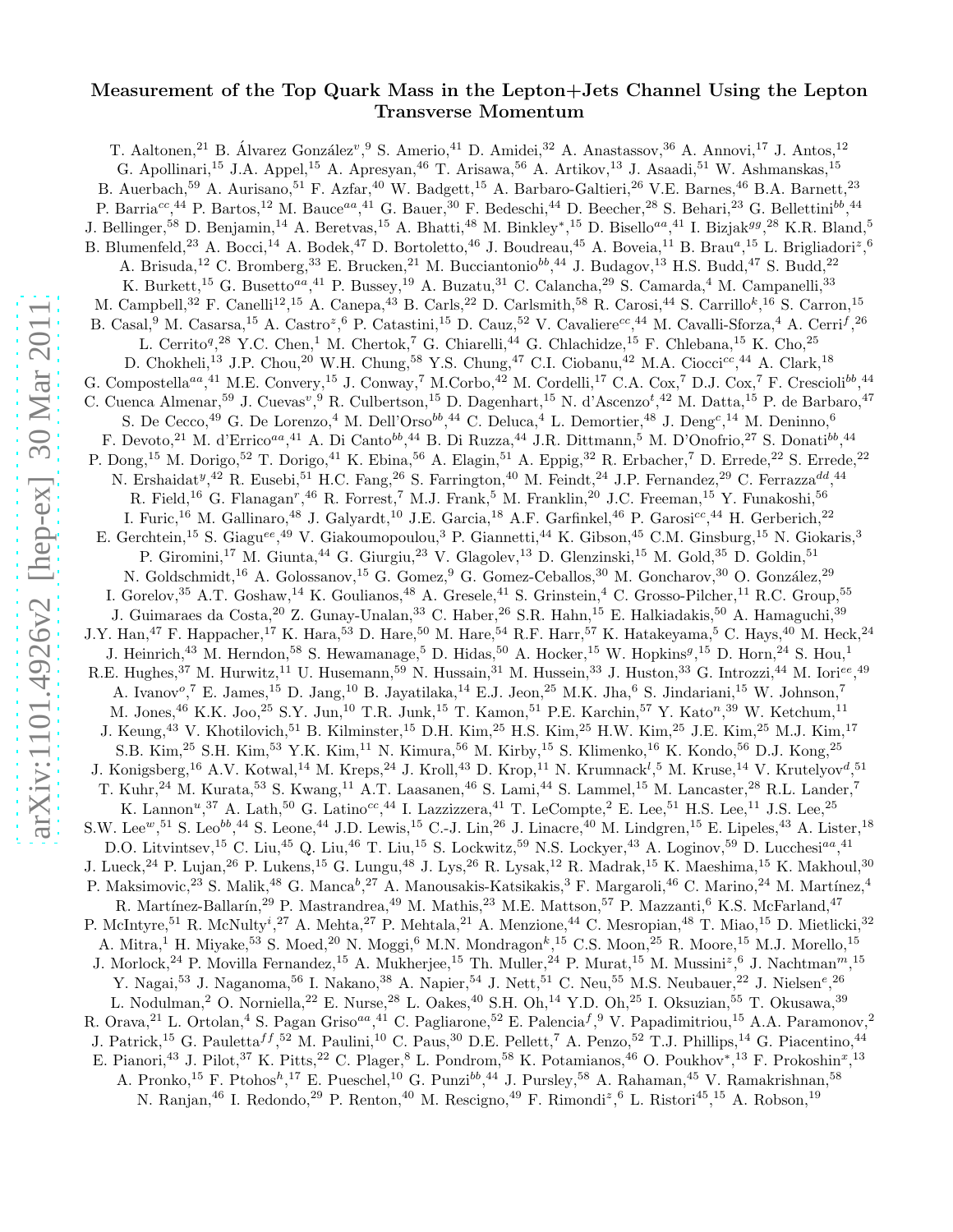T. Rodrigo, <sup>9</sup> T. Rodriguez, <sup>43</sup> E. Rogers, <sup>22</sup> S. Rolli, <sup>54</sup> R. Roser, <sup>15</sup> M. Rossi, <sup>52</sup> F. Rubbo, <sup>15</sup> F. Ruffini<sup>cc</sup>, <sup>44</sup>

A. Ruiz,<sup>9</sup> J. Russ,<sup>10</sup> V. Rusu,<sup>15</sup> A. Safonov,<sup>51</sup> W.K. Sakumoto,<sup>47</sup> Y. Sakurai,<sup>56</sup> L. Santi<sup>ff</sup>,<sup>52</sup> L. Sartori,<sup>44</sup>

K. Sato,<sup>53</sup> V. Saveliev<sup>t</sup>,<sup>42</sup> A. Savoy-Navarro,<sup>42</sup> P. Schlabach,<sup>15</sup> A. Schmidt,<sup>24</sup> E.E. Schmidt,<sup>15</sup> M.P. Schmidt<sup>\*</sup>,<sup>59</sup>

M. Schmitt,<sup>36</sup> T. Schwarz,<sup>7</sup> L. Scodellaro,<sup>9</sup> A. Scribano<sup>cc</sup>,<sup>44</sup> F. Scuri,<sup>44</sup> A. Sedov,<sup>46</sup> S. Seidel,<sup>35</sup> Y. Seiya,<sup>39</sup>

A. Semenov,<sup>13</sup> F. Sforza<sup>bb</sup>,<sup>44</sup> A. Sfyrla,<sup>22</sup> S.Z. Shalhout,<sup>7</sup> T. Shears,<sup>27</sup> P.F. Shepard,<sup>45</sup> M. Shimojima<sup>s</sup>,<sup>53</sup>

S. Shiraishi,<sup>11</sup> M. Shochet,<sup>11</sup> I. Shreyber,<sup>34</sup> A. Simonenko,<sup>13</sup> P. Sinervo,<sup>31</sup> A. Sissakian<sup>\*</sup>,<sup>13</sup> K. Sliwa,<sup>54</sup> J.R. Smith,<sup>7</sup>

F.D. Snider,<sup>15</sup> A. Soha,<sup>15</sup> S. Somalwar,<sup>50</sup> V. Sorin,<sup>4</sup> P. Squillacioti,<sup>15</sup> M. Stancari,<sup>15</sup> M. Stanitzki,<sup>59</sup>

R. St. Denis,<sup>19</sup> B. Stelzer,<sup>31</sup> O. Stelzer-Chilton,<sup>31</sup> D. Stentz,<sup>36</sup> J. Strologas,<sup>35</sup> G.L. Strycker,<sup>32</sup> Y. Sudo,<sup>53</sup>

A. Sukhanov,<sup>16</sup> I. Suslov,<sup>13</sup> K. Takemasa,<sup>53</sup> Y. Takeuchi,<sup>53</sup> J. Tang,<sup>11</sup> M. Tecchio,<sup>32</sup> P.K. Teng,<sup>1</sup> J. Thom<sup>g</sup>,<sup>15</sup>

J. Thome,<sup>10</sup> G.A. Thompson,<sup>22</sup> E. Thomson,<sup>43</sup> P. Ttito-Guzmán,<sup>29</sup> S. Tkaczyk,<sup>15</sup> D. Toback,<sup>51</sup> S. Tokar,<sup>12</sup>

K. Tollefson,<sup>33</sup> T. Tomura,<sup>53</sup> D. Tonelli,<sup>15</sup> S. Torre,<sup>17</sup> D. Torretta,<sup>15</sup> P. Totaro<sup>f f</sup>,<sup>52</sup> M. Trovato<sup>dd</sup>,<sup>44</sup> Y. Tu,<sup>43</sup>

F. Ukegawa,  $5^3$  S. Uozumi,  $2^5$  A. Varganov,  $3^2$  F. Vázquez $^k$ ,  $1^6$  G. Velev,  $1^5$  C. Vellidis,  $3^3$  M. Vidal,  $2^9$  I. Vila,  $9^4$ 

R. Vilar,  $9$  J. Vizán,  $9$  M. Vogel,  $35$  G. Volpi $^{bb}, ^{44}$  P. Wagner,  $^{43}$  R.L. Wagner,  $^{15}$  T. Wakisaka,  $^{39}$  R. Wallny,  $^8$ 

S.M. Wang,<sup>1</sup> A. Warburton,<sup>31</sup> D. Waters,<sup>28</sup> M. Weinberger,<sup>51</sup> W.C. Wester III,<sup>15</sup> B. Whitehouse,<sup>54</sup> D. Whiteson<sup>c</sup>,<sup>43</sup>

A.B. Wicklund,<sup>2</sup> E. Wicklund,<sup>15</sup> S. Wilbur,<sup>11</sup> F. Wick,<sup>24</sup> H.H. Williams,<sup>43</sup> J.S. Wilson,<sup>37</sup> P. Wilson,<sup>15</sup> B.L. Winer,<sup>37</sup>

P. Wittich<sup>9</sup>,<sup>15</sup> S. Wolbers,<sup>15</sup> H. Wolfe,<sup>37</sup> T. Wright,<sup>32</sup> X. Wu,<sup>18</sup> Z. Wu,<sup>5</sup> K. Yamamoto,<sup>39</sup> J. Yamaoka,<sup>14</sup>

T. Yang,<sup>15</sup> U.K. Yang<sup>p</sup>,<sup>11</sup> Y.C. Yang,<sup>25</sup> W.-M. Yao,<sup>26</sup> G.P. Yeh,<sup>15</sup> K. Yi<sup>m</sup>,<sup>15</sup> J. Yoh,<sup>15</sup> K. Yorita,<sup>56</sup>

T. Yoshida<sup>j</sup>,<sup>39</sup> G.B. Yu,<sup>14</sup> I. Yu,<sup>25</sup> S.S. Yu,<sup>15</sup> J.C. Yun,<sup>15</sup> A. Zanetti,<sup>52</sup> Y. Zeng,<sup>14</sup> and S. Zucchelli<sup>z6</sup>

(CDF Collaboration† )

1 *Institute of Physics, Academia Sinica, Taipei, Taiwan 11529, Republic of China*

<sup>2</sup>*Argonne National Laboratory, Argonne, Illinois 60439, USA*

<sup>3</sup>*University of Athens, 157 71 Athens, Greece*

4 *Institut de Fisica d'Altes Energies, ICREA, Universitat Autonoma de Barcelona, E-08193, Bellaterra (Barcelona), Spain*

<sup>5</sup>*Baylor University, Waco, Texas 76798, USA*

6 *Istituto Nazionale di Fisica Nucleare Bologna,* <sup>z</sup>*University of Bologna, I-40127 Bologna, Italy*

<sup>7</sup>*University of California, Davis, Davis, California 95616, USA*

<sup>8</sup>*University of California, Los Angeles, Los Angeles, California 90024, USA*

9 *Instituto de Fisica de Cantabria, CSIC-University of Cantabria, 39005 Santander, Spain*

<sup>10</sup>*Carnegie Mellon University, Pittsburgh, Pennsylvania 15213, USA*

<sup>11</sup>*Enrico Fermi Institute, University of Chicago, Chicago, Illinois 60637, USA*

<sup>12</sup>*Comenius University, 842 48 Bratislava, Slovakia; Institute of Experimental Physics, 040 01 Kosice, Slovakia*

<sup>13</sup>*Joint Institute for Nuclear Research, RU-141980 Dubna, Russia*

<sup>14</sup>*Duke University, Durham, North Carolina 27708, USA*

<sup>15</sup>*Fermi National Accelerator Laboratory, Batavia, Illinois 60510, USA*

<sup>16</sup>*University of Florida, Gainesville, Florida 32611, USA*

<sup>17</sup>*Laboratori Nazionali di Frascati, Istituto Nazionale di Fisica Nucleare, I-00044 Frascati, Italy*

<sup>18</sup>*University of Geneva, CH-1211 Geneva 4, Switzerland*

<sup>19</sup>*Glasgow University, Glasgow G12 8QQ, United Kingdom*

<sup>20</sup>*Harvard University, Cambridge, Massachusetts 02138, USA*

<sup>21</sup>*Division of High Energy Physics, Department of Physics,*

*University of Helsinki and Helsinki Institute of Physics, FIN-00014, Helsinki, Finland*

<sup>22</sup>*University of Illinois, Urbana, Illinois 61801, USA*

<sup>23</sup>*The Johns Hopkins University, Baltimore, Maryland 21218, USA*

<sup>24</sup>*Institut für Experimentelle Kernphysik, Karlsruhe Institute of Technology, D-76131 Karlsruhe, Germany* 

<sup>25</sup>*Center for High Energy Physics: Kyungpook National University,*

*Daegu 702-701, Korea; Seoul National University, Seoul 151-742,*

*Korea; Sungkyunkwan University, Suwon 440-746,*

*Korea; Korea Institute of Science and Technology Information,*

*Daejeon 305-806, Korea; Chonnam National University, Gwangju 500-757,*

*Korea; Chonbuk National University, Jeonju 561-756, Korea*

<sup>26</sup>*Ernest Orlando Lawrence Berkeley National Laboratory, Berkeley, California 94720, USA*

<sup>27</sup>*University of Liverpool, Liverpool L69 7ZE, United Kingdom*

<sup>28</sup>*University College London, London WC1E 6BT, United Kingdom*

<sup>29</sup>*Centro de Investigaciones Energeticas Medioambientales y Tecnologicas, E-28040 Madrid, Spain*

<sup>30</sup>*Massachusetts Institute of Technology, Cambridge, Massachusetts 02139, USA*

<sup>31</sup> Institute of Particle Physics: McGill University, Montréal, Québec,

*Canada H3A 2T8; Simon Fraser University, Burnaby, British Columbia,*

*Canada V5A 1S6; University of Toronto, Toronto, Ontario,*

*Canada M5S 1A7; and TRIUMF, Vancouver, British Columbia, Canada V6T 2A3*

<sup>32</sup>*University of Michigan, Ann Arbor, Michigan 48109, USA*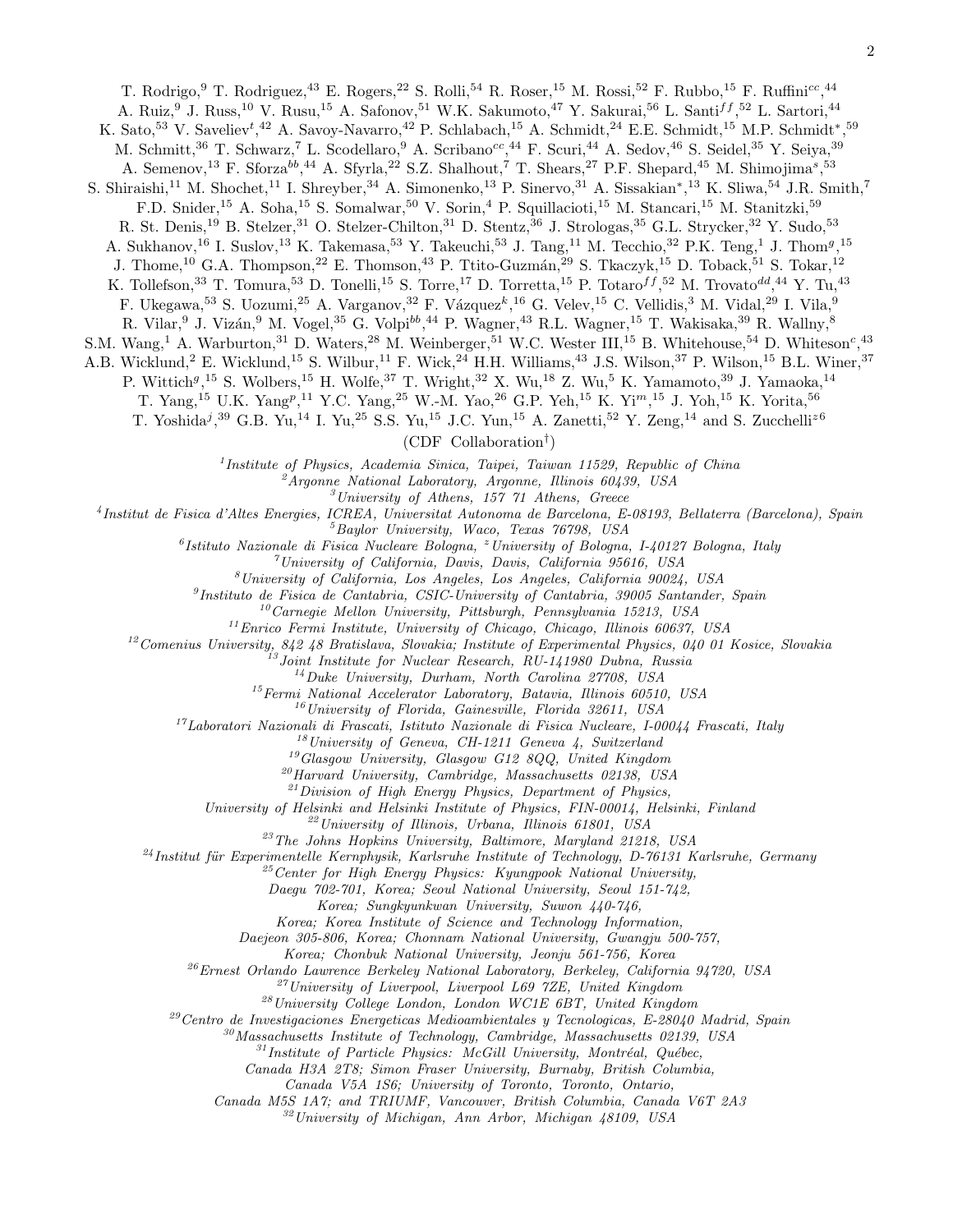<sup>33</sup>*Michigan State University, East Lansing, Michigan 48824, USA*

<sup>34</sup>*Institution for Theoretical and Experimental Physics, ITEP, Moscow 117259, Russia*

<sup>35</sup>*University of New Mexico, Albuquerque, New Mexico 87131, USA*

<sup>36</sup>*Northwestern University, Evanston, Illinois 60208, USA*

<sup>37</sup>*The Ohio State University, Columbus, Ohio 43210, USA*

<sup>38</sup>*Okayama University, Okayama 700-8530, Japan*

<sup>39</sup>*Osaka City University, Osaka 588, Japan*

<sup>40</sup>*University of Oxford, Oxford OX1 3RH, United Kingdom*

<sup>41</sup>*Istituto Nazionale di Fisica Nucleare, Sezione di Padova-Trento,* aa*University of Padova, I-35131 Padova, Italy*

<sup>42</sup>*LPNHE, Universite Pierre et Marie Curie/IN2P3-CNRS, UMR7585, Paris, F-75252 France*

<sup>43</sup>*University of Pennsylvania, Philadelphia, Pennsylvania 19104, USA*

<sup>44</sup>*Istituto Nazionale di Fisica Nucleare Pisa,* bb*University of Pisa,*

cc*University of Siena and* dd*Scuola Normale Superiore, I-56127 Pisa, Italy*

<sup>45</sup>*University of Pittsburgh, Pittsburgh, Pennsylvania 15260, USA*

<sup>46</sup>*Purdue University, West Lafayette, Indiana 47907, USA*

<sup>47</sup>*University of Rochester, Rochester, New York 14627, USA*

<sup>48</sup>*The Rockefeller University, New York, New York 10065, USA*

<sup>49</sup>*Istituto Nazionale di Fisica Nucleare, Sezione di Roma 1,*

ee*Sapienza Universit`a di Roma, I-00185 Roma, Italy*

<sup>50</sup>*Rutgers University, Piscataway, New Jersey 08855, USA*

<sup>51</sup>*Texas A&M University, College Station, Texas 77843, USA*

<sup>52</sup>*Istituto Nazionale di Fisica Nucleare Trieste/Udine,*

*I-34100 Trieste,* <sup>ff</sup> University of Trieste/Udine, I-33100 Udine, Italy

<sup>53</sup>*University of Tsukuba, Tsukuba, Ibaraki 305, Japan*

<sup>54</sup>*Tufts University, Medford, Massachusetts 02155, USA*

<sup>55</sup>*University of Virginia, Charlottesville, VA 22906, USA*

<sup>56</sup>*Waseda University, Tokyo 169, Japan*

<sup>57</sup>*Wayne State University, Detroit, Michigan 48201, USA*

<sup>58</sup>*University of Wisconsin, Madison, Wisconsin 53706, USA*

<sup>59</sup>*Yale University, New Haven, Connecticut 06520, USA*

(Dated: November 22, 2018)

This letter reports a measurement of the top quark mass,  $M_{top}$ , in data from  $p\bar{p}$  collisions at  $\sqrt{s} = 1.96 \text{ TeV}$  corresponding to 2.7 fb<sup>-1</sup> of integrated luminosity at the Fermilab Tevatron using the CDF II detector. Events with the lepton+jets topology are selected. An unbinned likelihood is constructed based on the dependence of the lepton transverse momentum,  $P_T$ , on  $M_{top}$ . A maximum likelihood fit to the data yields a measured mass  $M_{top} = 176.9 \pm 8.0_{\text{stat}} \pm 2.7_{\text{syst}} \text{ GeV}/c^2$ . In this measurement, the contribution by the jet energy scale uncertainty to the systematic error is negligible. The result provides an important consistency test for other  $M_{top}$  measurements where explicit use of the jet energy is made for deriving the top quark mass.

## I. INTRODUCTION

The top quark is the heaviest known fundamental particle. Since the discovery of this particle in 1995 at the Fermilab Tevatron [\[1](#page-11-0)], both the CDF and D0 experiments have been improving the precision of the measurement of its mass  $M_{top}$ , which is a fundamental parameter in the Standard Model (SM) of particle physics. Loop corrections in electroweak theory relate  $M_{top}$  and the W boson mass  $M_W$  to the mass of the predicted Higgs boson [\[2\]](#page-11-1). Therefore, precision measurements of  $M_{top}$  provide constraints on the value of the Higgs boson mass as well as a consistency check of the SM electroweak theory [\[3\]](#page-11-2).

The largest systematic uncertainties in the measure-

<sup>∗</sup>Deceased

<sup>&</sup>lt;sup>†</sup>With visitors from <sup>a</sup>University of Massachusetts Amherst, Amherst, Massachusetts 01003, <sup>b</sup>Istituto Nazionale di Fisica Nucleare, Sezione di Cagliari, 09042 Monserrato (Cagliari), Italy, <sup>c</sup>University of California Irvine, Irvine, CA 92697,  $d$ University of California Santa Barbara, Santa Barbara, CA 93106 <sup>e</sup>University of California Santa Cruz, Santa Cruz, CA 95064, <sup>f</sup>CERN,CH-1211 Geneva, Switzerland, <sup>g</sup>Cornell University, Ithaca, NY 14853,  $h$ University of Cyprus, Nicosia CY-1678, Cyprus, <sup>i</sup>University College Dublin, Dublin 4, Ireland,  $<sup>j</sup>$ University of Fukui, Fukui City,</sup> Fukui Prefecture, Japan 910-0017, <sup>k</sup>Universidad Iberoamericana, Mexico D.F., Mexico, <sup>l</sup>Iowa State University, Ames, IA 50011,  $<sup>m</sup>$ University of Iowa, Iowa City, IA 52242,  $<sup>n</sup>$ Kinki University,</sup></sup> Higashi-Osaka City, Japan 577-8502, <sup>o</sup>Kansas State University, Manhattan, KS 66506, <sup>*p*</sup>University of Manchester, Manchester M13 9PL, England, <sup>q</sup>Queen Mary, University of London, London, E1 4NS, England, <sup>r</sup>Muons, Inc., Batavia, IL 60510, <sup>s</sup>Nagasaki Institute of Applied Science, Nagasaki, Japan, <sup>*t*</sup>National Research Nuclear University, Moscow, Russia, "University of Notre Dame, Notre Dame, IN 46556, <sup>v</sup>Universidad de Oviedo, E-33007 Oviedo, Spain, <sup>w</sup>Texas Tech University, Lubbock, TX 79609, <sup>x</sup>Universidad

Tecnica Federico Santa Maria, 110v Valparaiso, Chile, <sup>y</sup>Yarmouk University, Irbid 211-63, Jordan, <sup>99</sup>On leave from J. Stefan Institute, Ljubljana, Slovenia,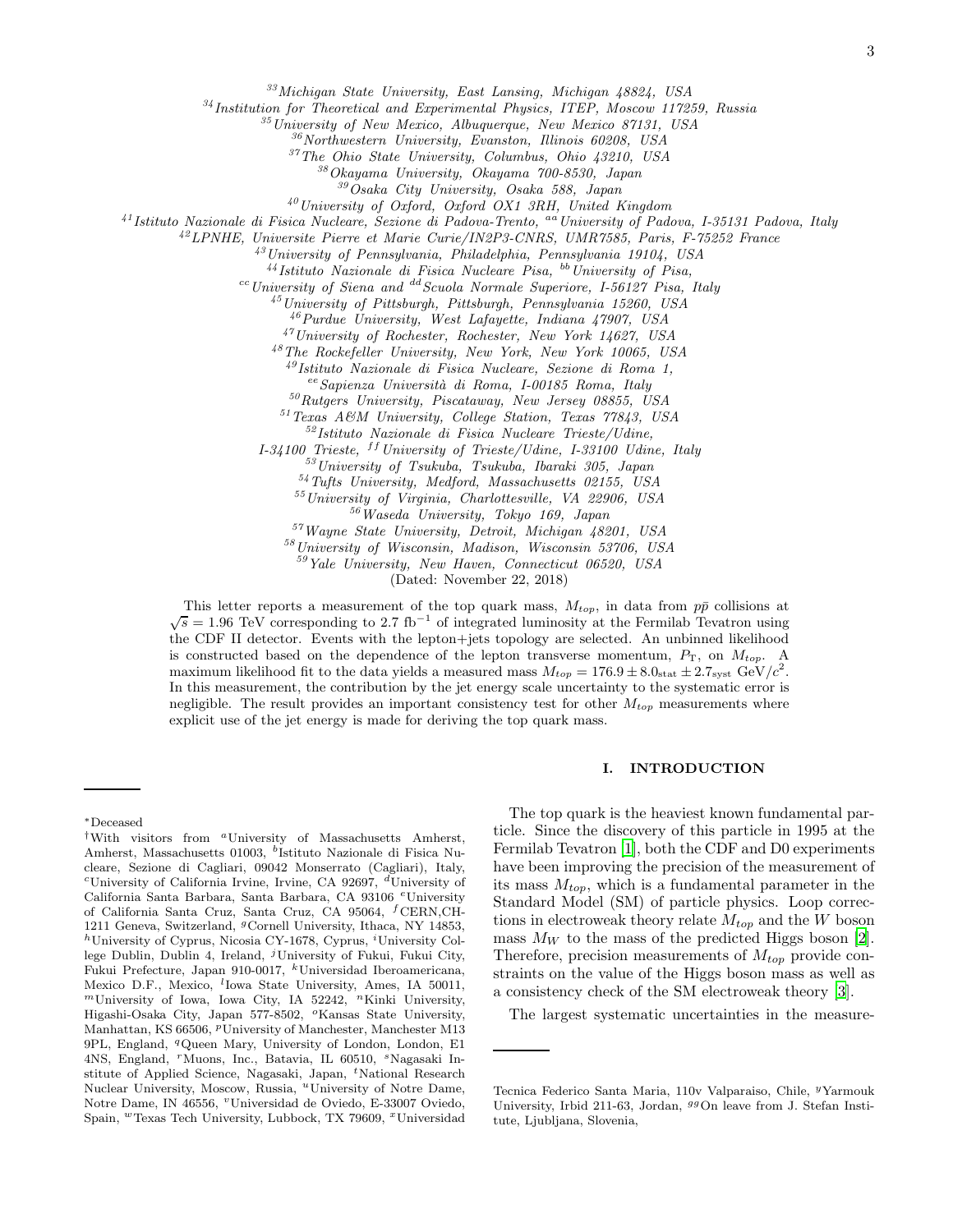ment of  $M_{top}$  are due to uncertainties in the measurement of jets. Jets are composite objects which must be associated with the partons produced in  $t\bar{t}$  decays using jet-parton combinatorics and energy transfer functions derived from Monte Carlo (MC) simulation. Measuring the jet energy requires detailed corrections and an overall scale calibration. The in situ energy scale calibration with a W mass constraint used in other  $M_{top}$ measurement techniques [\[4\]](#page-11-3) is not directly applicable to jets produced by b quarks. On the other hand, charged leptons (electrons or muons) produced in  $tt$  decays are directly observable in the detector and their momenta can be measured with very high precision. Leptons thus provide a very clean probe of the kinematics of  $t\bar{t}$  decays. The sensitivity of their momentum on the top quark mass can be used to measure  $M_{top}$  without the complexities and related uncertainties which are inherent to the use of jets, albeit with less statistical precision. The result reported in this letter is, therefore, complementary to the existing precision measurements by having different systematic uncertainties than the previously published results.

In  $p\bar{p}$  collisions, top quarks are produced predominantly as  $t\bar{t}$  pairs. Within the SM, the top quark decays almost exclusively into a W boson and a bottom quark  $b$  [\[5\]](#page-11-4). The events in which one of the W bosons decays leptonically to a charged lepton and a neutrino and the other decays hadronically into two jets define the "lepton+jets" decay channel,  $t\bar{t} \rightarrow W^+bW^-\bar{b} \rightarrow l\nu_l b q \bar{q}'\bar{b}.$ Including the two jets arising from the b quarks, the lepton+jets topology contains at least four jets. Additional jets may be generated from gluon radiation or from soft hadron interactions forming the "underlying event". Despite this complication, the lepton+jets channel provides the best balance of available statistics and sample purity.

The sensitivity of kinematic variables of the lepton to  $M_{top}$  has to be studied using a MC model of  $t\bar{t}$  events. In a preliminary study of the possibility of using only leptons to measure  $M_{top}$  it was found that the optimum variable to use is the lepton transverse momentum  $P_{\rm T}$ [\[6\]](#page-11-5). This variable is generically used to signify the transverse momentum of muons measured in the tracker or the transverse energy of electrons measured in the calorimeter [\[7\]](#page-11-6), which offers better resolution than the tracker for high energy electrons.

The only previous analysis using the transverse momentum of leptons with data of 1.9 fb−<sup>1</sup> integrated luminosity from the CDF experiment [\[8](#page-11-7)] explored the mean value of the lepton  $P_T$ . That analysis also exploited the mean value of the transverse path length of b-flavored hadrons produced in  $t\bar{t}$  decays and combined the two results to measure  $M_{top}$  in the lepton+jets channel of  $t\bar{t}$ decays. In the measurement reported in this letter a shape analysis of the lepton  $P_T$  spectrum is applied in the same decay channel. This technique is less sensitive to acceptance related effects, which alter the mean value of the lepton  $P_T$  but leave the shape of the  $P_T$  distribution unchanged, and thus allows for a measurement with

<span id="page-5-0"></span>TABLE I: Expected and observed lepton  $+ \geq 4$  jets sample for an integrated luminosity of 2.7 fb<sup>-1</sup>. The  $t\bar{t}$  contribution is estimated using a cross section of 6.7 pb [\[18](#page-11-8)] and  $M_{top} = 175$  $GeV/c^2$ . The uncertainties are statistical only.

| Event type                       | Expected number of events |
|----------------------------------|---------------------------|
| $W +$ heavy flavor               | $91.3 \pm 15.6$           |
| $W +$ light flavor               | $29.6 \pm 6.0$            |
| $Z \rightarrow ll + \text{jets}$ | $5.3 \pm 1.3$             |
| Dibosons $(WW, WZ, ZZ)$          | $8.6 + 1.5$               |
| Single top                       | $8.6 + 1.2$               |
| Fakes                            | $34.9 + 22.5$             |
| Total background                 | $178.8 + 28.2$            |
| $t\bar{t}$ signal                | $634.9 \pm 44.8$          |
| Total expectation                | $813.8 \pm 53.0$          |
| Observed events                  | 858                       |

smaller systematic uncertainties.

## II. DETECTOR AND EVENT SELECTION

The measurement described in this letter uses data collected with the Collider Detector at Fermilab (CDF) II detector [\[9](#page-11-9)] at the Tevatron  $p\bar{p}$  collider corresponding to an integrated luminosity of 2.7 fb<sup>-1</sup>. CDF is a cylindrically symmetric detector surrounding the colliding beams. It consists, radially from inside to outside, of an inner silicon tracker allowing for accurate vertex reconstruction and an outer wire chamber tracker, both operating in a uniform magnetic field of 1.4 Tesla which is produced by a superconducting solenoid surrounding the tracker; scintillators for time-of-flight measurements; a sampling calorimeter with an inner electromagnetic compartment and an outer hadronic compartment; and wire chambers for muon identification. The tracking system measures charged particle tracks with a transverse momentum precision of  $\Delta P_{\rm T}/P_{\rm T}^2 = 0.07\%({\rm GeV}/c)^{-1}$ . The central calorimeters have an electromagnetic (hadronic) energy resolution of  $\sigma(E_{\rm T})/E_{\rm T} \sim 13.5\%/\sqrt{E_{\rm T}({\rm GeV})} \oplus$  $1.5\% \left(\sigma(E_{\rm T})/E_{\rm T} \sim 50\% / \sqrt{E_{\rm T}(\rm GeV)} \oplus 3\% \right)$  and a tower segmentation of  $\Delta \eta \times \Delta \phi \simeq 0.1 \times 15^{\circ}$ .

The leptons used in this measurement were detected in the central region of the CDF detector, covering a pseudorapidity range of  $|\eta| \leq 1$  [\[7\]](#page-11-6), with an inclusive lepton trigger requiring an electron with  $E_T \geq 18$  GeV or a muon with  $P_T \geq 18 \text{ GeV}/c$ . From this inclusive lepton dataset, events are selected offline in the lepton+jets channel by requiring one electron with transverse energy  $E_T \geq 20$  GeV or one muon with transverse momentum  $P_{\rm T} \geq 20 \text{ GeV}/c$ , at least four jets with transverse energy  $E_T \geq 20$  GeV and pseudorapidity  $|\eta| \leq 2$ , and missing transverse energy  $E_T \geq 20$  GeV [\[10\]](#page-11-10) to account for the unobserved neutrino. Electrons are reconstructed as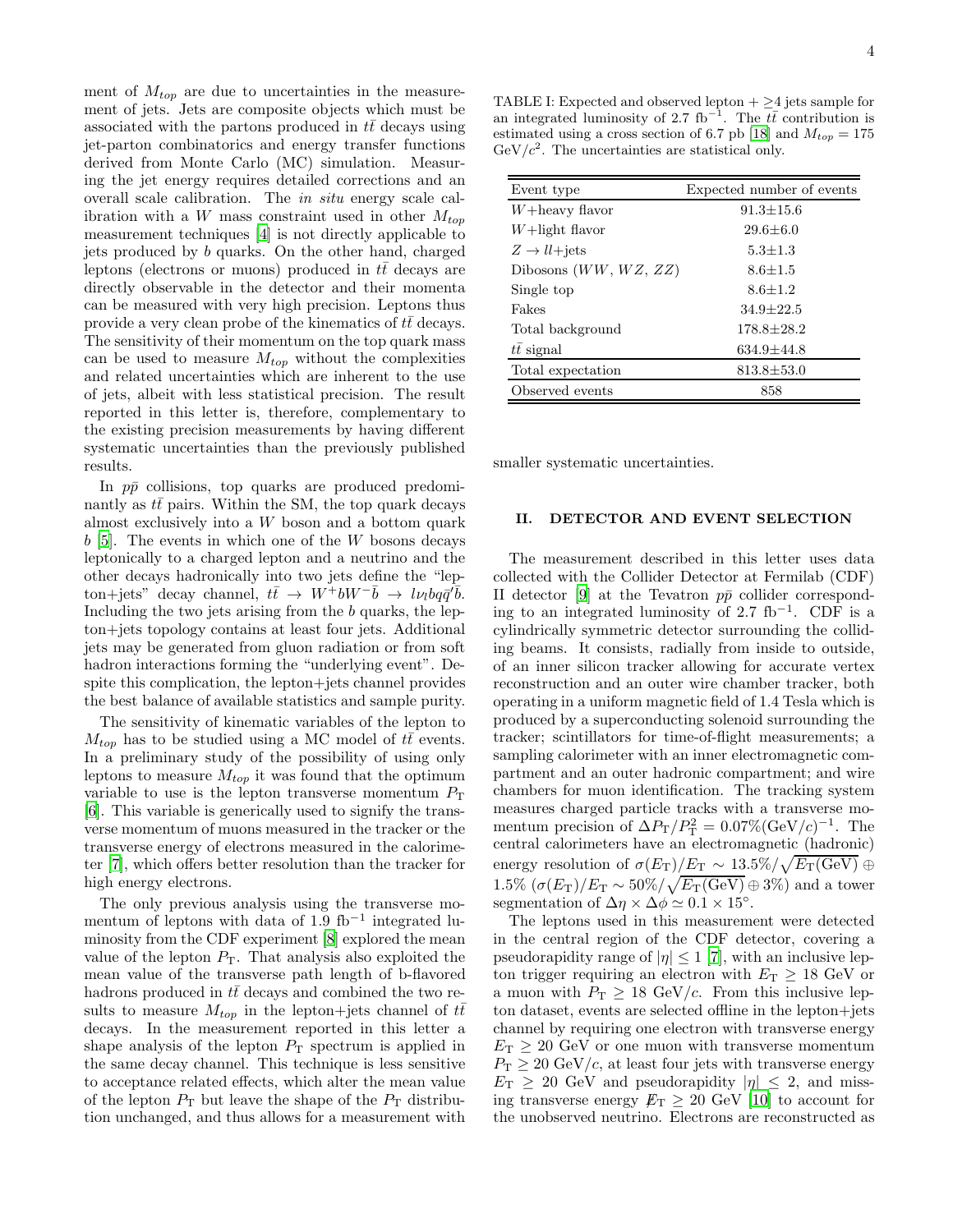isolated energy clusters in the electromagnetic calorimeter [\[11](#page-11-11)] and matched to tracks fiducial to these clusters. Muons are reconstructed from tracks fiducial to the muon chambers, matched to isolated tracks in the central tracker, and are required to deposit minimal energy in the calorimeter. Jets are reconstructed as energy clusters in the hadronic calorimeter towers within a cone of radius 0.4 [\[11](#page-11-11)] around a seed tower. Jet energies are corrected for non-uniformities in the calorimeter response as a function of the jet pseudorapidity, for multiple  $p\bar{p}$ interactions in the event, and for the energy scale of the calorimeter [\[12\]](#page-11-12). The expected fraction of  $t\bar{t}$  lepton+jets events passing the above selection requirements is approximately 10%. The signal to background fraction is S/B∼0.5. To enhance this fraction, at least one jet is required to be tagged as originating from a heavy flavor quark using a secondary vertex tagging algorithm [\[13\]](#page-11-13). The fraction of signal events passing this additional requirement is reduced to ∼6%, while S/B rises to ∼3.7. Decays of the W boson to a  $\tau$  lepton which subsequently decays to an electron or muon can also pass all selection requirements and they amount to approximately 7% of the  $t\bar{t}$  signal.

## III. BACKGROUND ESTIMATION

Background events from other SM processes passing the selection criteria contain: W boson production associated with jets from heavy flavor quarks  $(b\bar{b}, c\bar{c})$  or c); W boson production associated with jets from light flavor quarks; Z boson production associated with jets where the Z decays leptonically and one lepton escapes detection, thus giving rise to high  $E_T$ ; diboson events (WW,  $WZ, ZZ$ ) in which one boson decays leptonically and the other hadronically; single-top events where the W boson produced by the top quark decays leptonically; and events having a jet misidentified as a lepton, subsequently referred to as a "fake" lepton. The  $t\bar{t}$  and diboson events were modeled using the PYTHIA generator [\[14](#page-11-14)]. The  $W +$ jets and  $Z +$ jets events were modeled using the ALP-GEN generator [\[15\]](#page-11-15) with the parton hadronization done by PYTHIA. The single top events were modeled using the MADGRAPH/MADEVENT generator [\[16\]](#page-11-16) with the parton hadronization done again by PYTHIA. The modeled events were processed through the detector and trigger simulation and reconstructed using the CDF II soft-ware [\[17](#page-11-17)]. The  $P<sub>T</sub>$  distribution of fake leptons was modeled using a data sample selected by requiring each event to fail at least one of the criteria of good lepton selection. The complete sample composition was estimated with a method used for the  $t\bar{t}$  cross section measurement [\[18\]](#page-11-8). In this method the expected rates of  $t\bar{t}$ ,  $Z + \text{jets}$ , diboson and single-top events are estimated from the MC; the rate of W+heavy-flavored jet events is estimated from the MC, adjusted to the data in the 1- and 2-jet control bins using a neural network; the rate of  $W+$ light-flavored jet events is estimated from the MC using a per-jet prob-



<span id="page-6-0"></span>FIG. 1: Comparison of the expectations with the data in the lepton  $+1$  jet and lepton  $+2$  jets samples.

ability of mis-tagging; and the rate of events with a fake lepton is estimated by fitting the total  $MC +$  fake leptons  $\not\!\!E_T$  spectrum to the  $\not\!\!E_T$  spectrum of the data in the 4-jet bin with the normalization of all other components fixed. More details on the method can be found in [\[18\]](#page-11-8).

The total expected composition of the selected events is shown in Table [I.](#page-5-0) Extensive validation tests of the background model were made in the control samples of events with one lepton and one or two jets, where the  $t\bar{t}$ signal is expected to be negligible. Comparisons of the expectations with the data in the control samples are shown in Figure [1.](#page-6-0) Only overall shape discrepancies are of concern for the purpose of this measurement because the normalization of the total background is varied in the fit to the data, as described in Section [IV.](#page-7-0) There is a possible shape discrepancy between the total expectation and the data in the lepton  $+2$  jets control sample for  $P_{\rm T}$  < 50 GeV/c, attributed to the fake lepton shape being inaccurate. A systematic uncertainty from the fakes distribution is assigned to the final  $M_{top}$  measurement, as discussed in Section [VI.](#page-9-0)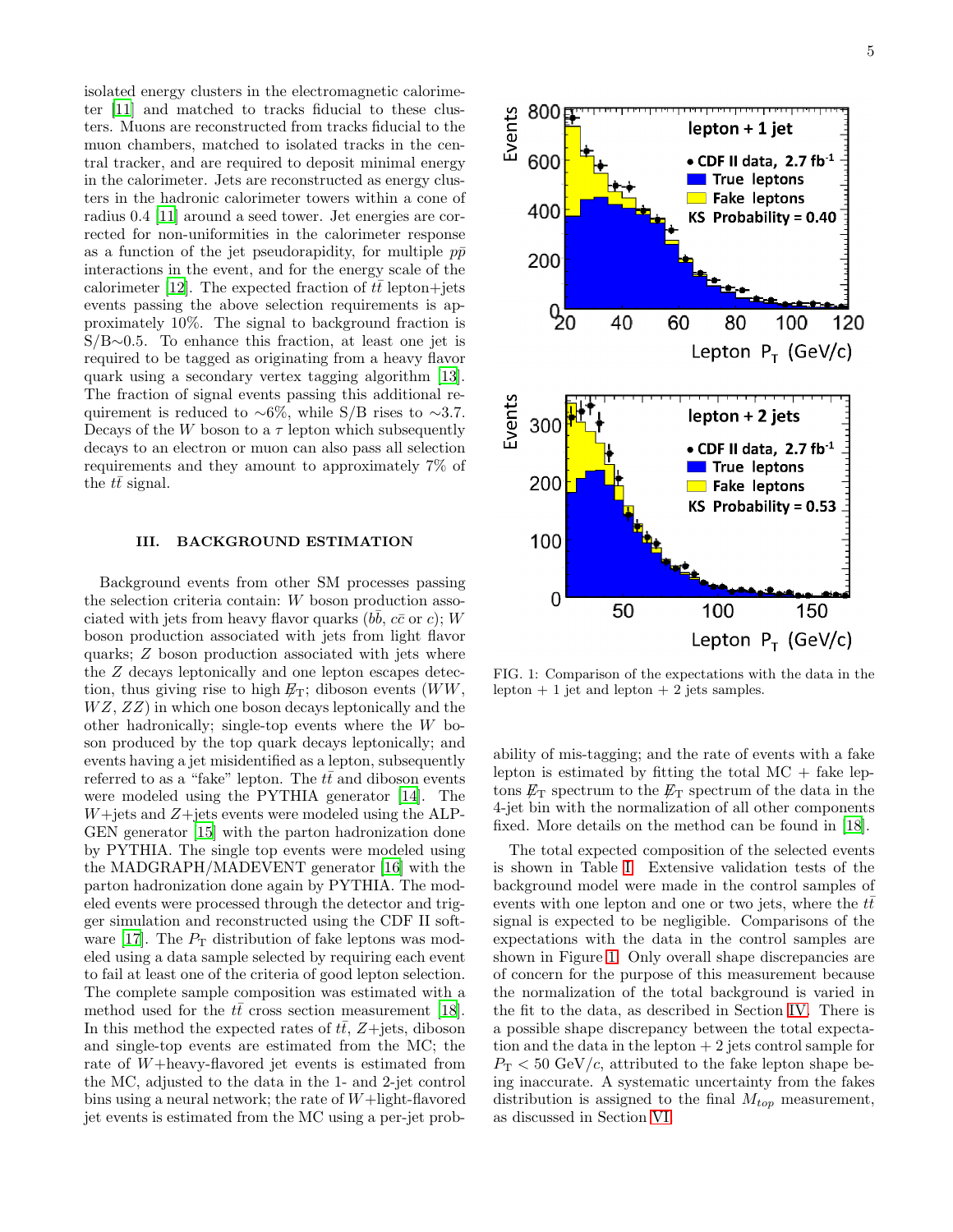

<span id="page-7-1"></span>FIG. 2: Top: The fit of the incomplete Γ function to the PYTHIA lepton  $P_T$  histogram with input  $M_{top} = 175$ GeV/ $c^2$ . Bottom: The fit of the incomplete  $\Gamma$  function to the lepton  $P_T$  histogram of the estimated total background.

### <span id="page-7-0"></span>IV. METHOD

A set of 27 PYTHIA  $t\bar{t}$  samples with different central input  $M_{top}$  values between 150 and 200 GeV/ $c^2$ was analyzed. The lepton  $P<sub>T</sub>$  histograms of the selected events from each sample were constructed for each central  $M_{top}$  input value. Rather than using directly these histograms as binned templates to fit  $M_{top}$ , an analytical parametrization of the lepton  $P<sub>T</sub>$  distribution is chosen for this measurement. All the lepton  $P<sub>T</sub>$  histograms can be accurately modeled by the number of leptons  $N$  in the histogram times an incomplete  $\Gamma$  probability density function:

<span id="page-7-2"></span>
$$
F(P_T; p, q) = \frac{1/q}{\Gamma(1 + p, c/q)} \left(\frac{P_T}{q}\right)^p \frac{e^{-P_T/q}}{1 + e^{(c - P_T)/a}},
$$
  
a, c, p, q > 0, (1)

TABLE II: Fit parameters of the lepton  $P_T$  distribution model for the  $t\bar{t}$  signal ( $\alpha_{1,2,3,4}$ ) and for the total background ( $\beta_{1,2}$ ).

<span id="page-7-4"></span>

| Parameter |                                        | Value                |
|-----------|----------------------------------------|----------------------|
| Intercept | $\alpha_1$                             | $1.72 \pm 0.10$      |
| Slope     | $\alpha_2 \left[ (GeV/c)^{-1} \right]$ | $-0.0009 \pm 0.0004$ |
| Intercept | $\alpha_3$ [GeV/c]                     | $6.19 + 0.26$        |
| Slope     | $\alpha_4$                             | $0.079 \pm 0.001$    |
|           | $\beta_1$                              | $0.27 \pm 0.54$      |
|           | $\beta_2$ [GeV/c]                      | $26.73 \pm 6.79$     |

with two free parameters  $p$  and  $q$ . The Fermi-Dirac factor  $1/[1+e^{(c-P_T)/a}]$  gives a finite width a to the event selection threshold at  $c = 20 \text{ GeV}/c$  and tends to a unit step function  $\vartheta(c - P_T)$  in the limit of  $a \to 0$  of the true, infinitely sharp lepton  $P_T$  cut. The fit of this function to any of the lepton  $P<sub>T</sub>$  templates was insensitive to any choice of  $a \leq 0.1$  GeV/c, while the  $\chi^2$  was progressively increasing for  $a > 0.1$  GeV/c. This parameter was thus fixed at  $a = 0.1$  GeV/c in the incomplete Γ function. An example of the fit of this function to the lepton  $P_T$  template with input  $M_{top} = 175 \text{ GeV}/c^2$  is shown in the top plot of Figure [2.](#page-7-1) The dependence of the lepton  $P_T$  distribution on the input  $M_{top}$  of the templates was studied by fitting p and q to each  $t\bar{t}$  signal template. The fits are shown in the top plots of Figure [3.](#page-8-0) The parameter p shows significant local fluctuations because it is mostly sensitive to the location of the distribution's maximum which lies very close to the cut at 20  $GeV/c$ . Therefore, the individual fit to each template does not constrain this parameter strongly enough. Apart from this the fits show an approximately linear dependence of both parameters on  $M_{top}$ . Based on this observation, the dependence was modeled by leading order Taylor expansions in terms of  $M_{top}$ :

<span id="page-7-3"></span>
$$
p = \alpha_1 + \alpha_2 M_{top} \qquad q = \alpha_3 + \alpha_4 M_{top}, \tag{2}
$$

where terms of  $O(M_{top}^2)$  were dropped. The zeroth and first order coefficients  $\alpha_{1,2,3,4}$  were determined from a fit of Equations [1](#page-7-2) and [2](#page-7-3) to all  $tt$  signal templates simultaneously using the program MINUIT [\[19\]](#page-11-18). The simultaneous fit smooths out local fluctuations of the parameters, giving an improved  $\chi^2$  probability. The results are shown in Table [II.](#page-7-4) Coefficient  $\alpha_1$  is anti-correlated with  $\alpha_2$ , and  $\alpha_3$  with  $\alpha_4$ , at the level of 60% in either case, whereas other correlations are much smaller. This parameterization encapsulates all of the  $M_{top}$  information that the MC signal templates provide. The incomplete Γ function was also found to model accurately the total background template which is constructed by adding the lepton  $P_{\rm T}$ histograms of all background contributions, according to the expected rates of Table [I,](#page-5-0) and is independent of  $M_{top}$ . The fit of this function to the total background template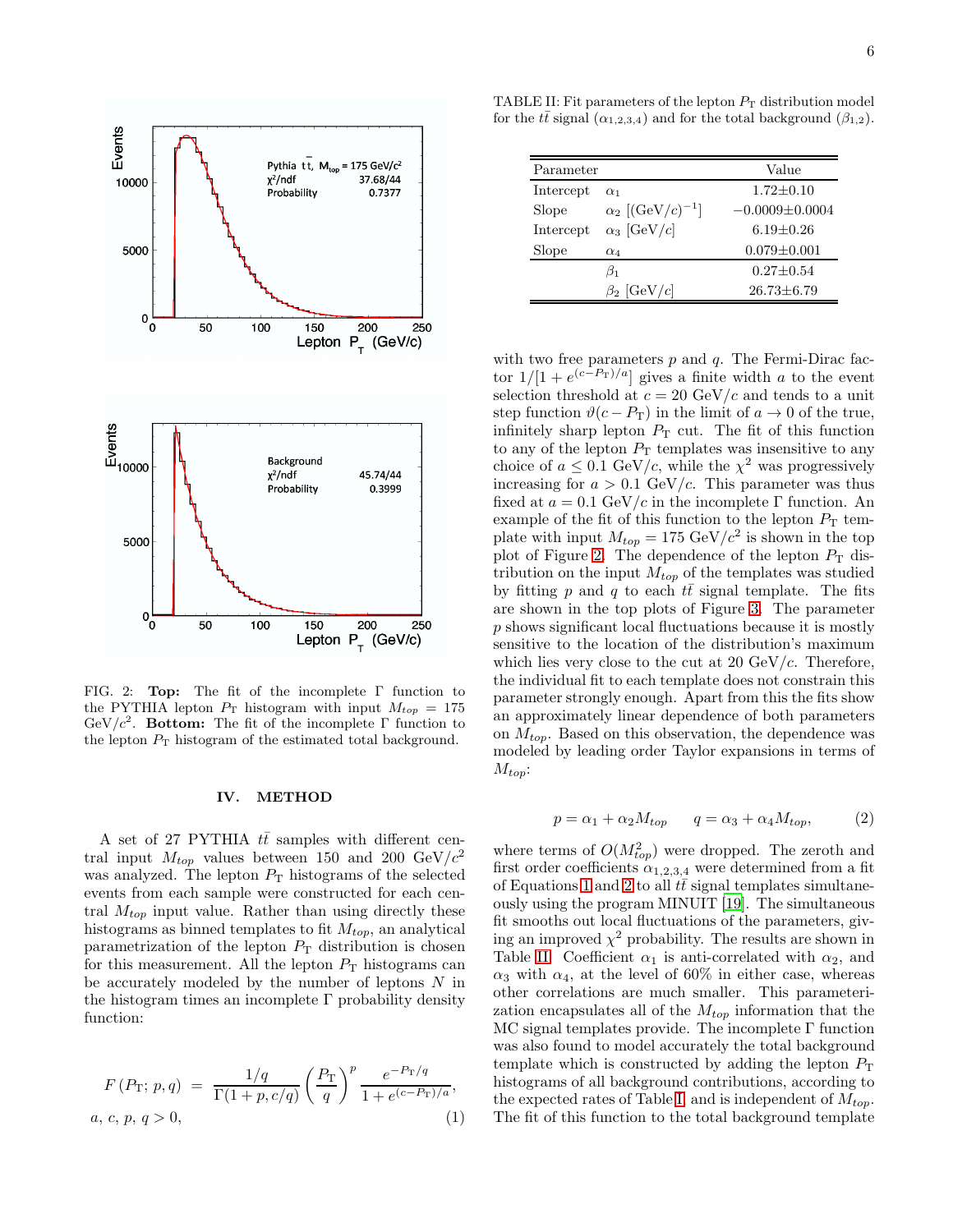

<span id="page-8-0"></span>FIG. 3: **Top:** The parameters  $q$  (left) and  $p$  (right) of the lepton  $P_T$  distribution model as functions of the input  $M_{top}$ of the Monte Carlo signal templates. The plots show the linear trends of both parameters. Bottom: The mean (left) and standard deviation (right) of the templates as functions of the input  $M_{top}$  compared with the corresponding first two statistical moments of the lepton  $P_T$  distribution model (straight lines), computed using the slopes and intercepts of Table [II.](#page-7-4) The  $\chi^2$  probabilities are calculated from the deviations of the points from the lines, without fitting, and are therefore measures of validity of the model.

is shown in the bottom plot of Figure [2.](#page-7-1) The background lepton  $P_T$  distribution was, therefore, modeled using the same constants  $c = 20 \text{ GeV}/c$  and  $a = 0.1 \text{ GeV}/c$  and fitting the free parameters  $p$  and  $q$ . The background fit values  $\beta_1$  of p and  $\beta_2$  of q are also shown in Table [II.](#page-7-4) The model was validated by verifying that the first two statistical moments of both signal and background template histograms were reproduced, within statistical uncertainties, by the incomplete  $\Gamma$  function using the fit parameters of Table [II.](#page-7-4) This is shown for the signal templates in the bottom plots of Figure [3,](#page-8-0) where the two moments computed directly from the templates are compared with the values obtained by integrating the incomplete  $\Gamma$  function. It is worth noting that the two moments depend linearly on  $M_{top}$  as well.

An unbinned likelihood, L, was constructed based on

the modeling of the lepton  $P<sub>T</sub>$  distributions for signal and background events:

<span id="page-8-1"></span>
$$
L = \frac{1}{\sqrt{2\pi} \delta b} \exp\left[-\frac{1}{2} \left(\frac{n_b - b}{\delta b}\right)^2\right]
$$
  
 
$$
\times \frac{(n_s + n_b)^N e^{-(n_s + n_b)}}{N!}
$$
  
 
$$
\times \prod_{i=1}^N \frac{n_s F\left(P_{\text{T}}^{(i)}; \vec{\alpha}; M_{top}\right) + n_b F\left(P_{\text{T}}^{(i)}; \vec{\beta}\right)}{n_s + n_b} \tag{3}
$$

The likelihood contains the product of the normalized probabilities of  $n_s$  leptons to come from the  $t\bar{t}$  signal and  $n_b$  leptons to come from the background. By fixing the shape parameters  $\vec{\alpha} = (\alpha_1, \alpha_2, \alpha_3, \alpha_4)$  of the signal and  $\vec{\beta} = (\beta_1, \beta_2)$  of the background to the values of Table [II,](#page-7-4) the likelihood becomes a function of  $M_{top}$  and of the numbers  $n_s$  and  $n_b$ . It contains a Gaussian constraint relating  $n_b$  to the expected total number b of background leptons, with  $\delta b$  being the uncertainty of this number derived by adding quadratically the uncertainties of Table [I,](#page-5-0) and a Poisson constraint relating the sum  $n_s + n_b$  to the number N of observed leptons of Table [I.](#page-5-0)

#### V. CORRECTIONS AND TESTS

A detailed calibration of the lepton  $P_T$  scale was performed. The overall scale was calibrated by tuning the reconstructed  $Z \to e^+e^-$  and  $Z \to \mu^+\mu^-$  mass peaks of the data and MC samples to the Z mass world average [\[5\]](#page-11-4). The correction applied to the electron  $E_T$  scale is +0.4% for the data and −0.4% for the MC. The correction to the muon  $P_T$  scale is  $+0.4\%$  for the data, while no significant shift was found in the MC. The local muon  $P<sub>T</sub>$ scale was calibrated by binning the data and MC samples in  $1/P_T$  and reconstructing the  $Z \to \mu^+\mu^-$  mass peak in each bin. Local changes of the  $P<sub>T</sub>$  scale were examined by tuning to the Z mass world average. The top plot of Figure [4](#page-9-1) shows the relative change in the scale as a function of  $1/P_T$ , which is proportional to the muon track curvature in the magnetic field of the detector. The fit of a constant term describes the points reasonably well, showing no significant local change in the  $P_T$  scale. The local electron  $E_T$  scale was calibrated by correcting the slope of the energy to momentum  $E/P$ ratio as a function of  $E_T$  of electron + 1 jet data and MC samples, from which an  $E_T$ -dependent correction was derived. The  $E/P$  ratio is assumed to be insensitive to the global electron momentum scale. The  $e + 1$  jet sample contains  $W \to e + \nu_e$  events associated with exactly one jet at the level of ∼80%. It was chosen for best balance between high statistics, moderate background from jets misidentified as electrons ("fake" electrons) and wide  $E_T$ range. The bottom plot of Figure [4](#page-9-1) shows a linear fit of the data to MC  $E/P$  ratio as a function of  $E_T$  from which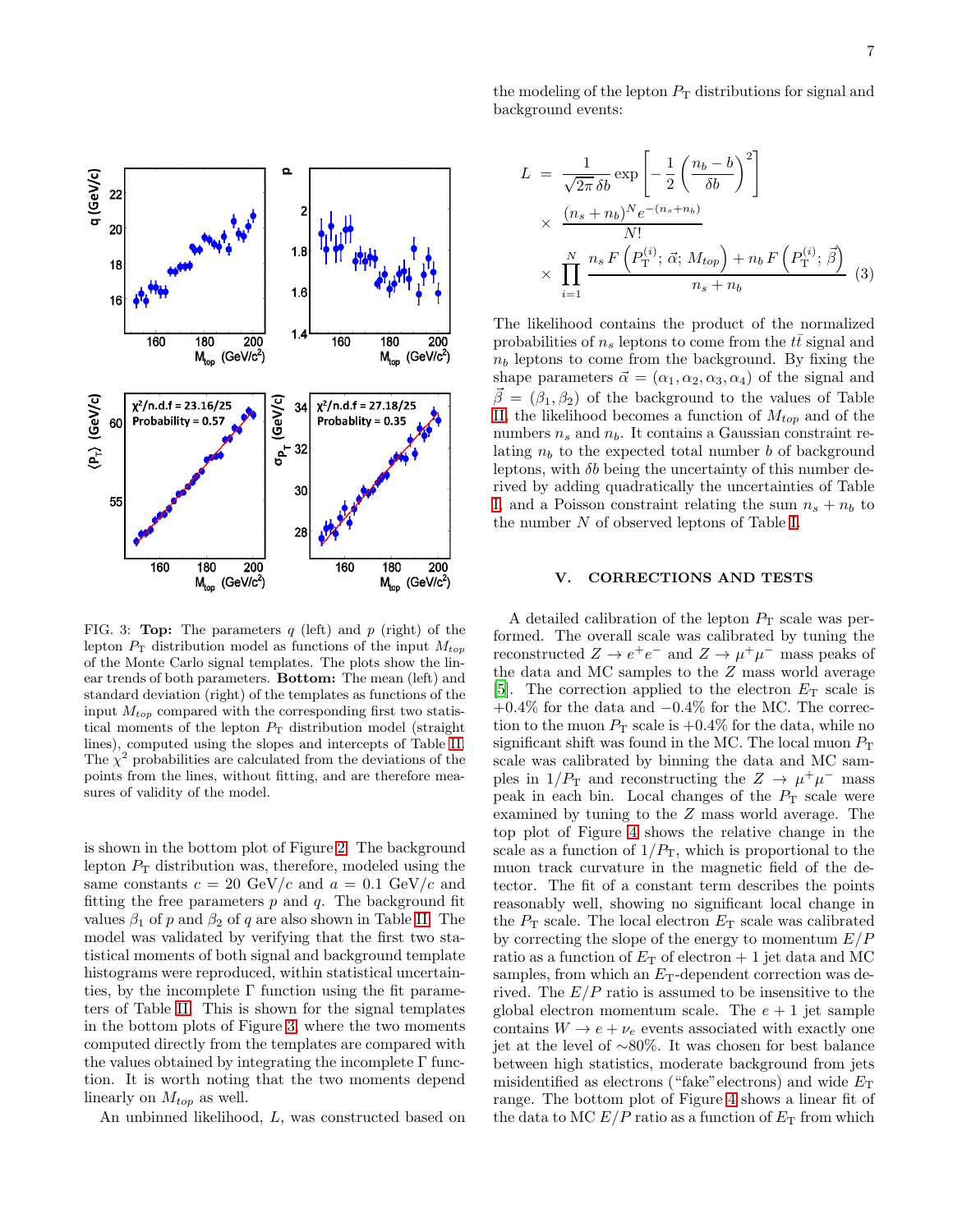

<span id="page-9-1"></span>FIG. 4: Top: The constant term fit of the muon relative change of scale  $\delta P_{\rm T}/P_{\rm T}$  as a function of  $1/P_{\rm T}$  for  $Z \to \mu^+ \mu^$ data. Bottom: The linear fit of the data to MC ratio of the electron average  $E/P$  over each  $E_T$  bin for  $e+1$  jet data and MC. In each plot, the dashed lines represent  $\pm 1\sigma$  variations of the respective fit.

the electron  $E_T$  calibration parameters are derived. Although moderately good, the fit suggests a decrease of the ratio with increasing  $E_T$ , which can be attributed to energy leakage in the calorimeter. A possible effect of fake electrons on the fit was examined by cutting on  $0.8 < E/P < 1.2$  where the  $E/P$  ratio of true electrons peaks. The  $E/P$  ratio of fake electrons is random, thus adding a flat background to the  $E/P$  spectrum. The cut, therefore, eliminates most fake electrons. No significant difference between the results of the fit with and without the cut was observed. In both cases of muon and electron local scale, polynomial fits of higher degree yield coefficients of higher order terms of sizes well within the errors, having negligible effect on the calibration relative to the uncertainties of the fits shown in Figure [4.](#page-9-1)

Generator level comparisons of lepton  $P<sub>T</sub>$  spectra from PYTHIA and MC@NLO [\[20\]](#page-11-19) showed that the lepton  $P<sub>T</sub>$  distribution is most sensitive to next-to-leading order

(NLO) effects in the initial state of  $t\bar{t}$  events. The signal MC, generated with the leading order (LO) PYTHIA generator, was thus corrected for NLO effects involving the initial state. The  $t\bar{t}$  signal events were reweighted from the LO in  $\alpha_s$  CTEQ5L [\[21\]](#page-11-20) set of parton distribution functions (PDF) of the proton, which is the default in PYTHIA 6.2, to the NLO CTEQ6M set [\[22\]](#page-11-21). In addition, the LO 6% fraction of  $gg \to t\bar{t}$  events of PYTHIA was scaled up to the NLO fraction of 15% [\[23\]](#page-11-22).

The robustness of the method over the full range of  $M_{top}$  values covered by the MC signal templates was tested with simulated experiments, using in each experiment the number of events observed in the data and the expected sample composition of Table [I.](#page-5-0) The signal and background events were randomly sampled for each experiment from the respective templates and a new fit was performed each time using the parameters of Table [II](#page-7-4) and maximizing the likelihood defined by Equation [3.](#page-8-1) It was found in all cases that the method is unbiased and the statistical uncertainty of the measured  $M_{top}$  is correctly estimated. The expected relative statistical uncertainty is  $4.5\%$  after the lepton  $P<sub>T</sub>$  scale corrections and the reweighting from LO to NLO PDF are applied.

#### <span id="page-9-0"></span>VI. RESULT

A maximum likelihood fit was performed to the 2.7 fb<sup>−</sup><sup>1</sup> data sample consisting of 858 lepton+jets events, 472 of which are electron+jets events and 386 are muon+jets. The fit is shown in Figure [5](#page-10-0) and the result is  $M_{top} = 171.9 \pm 7.9_{stat}$  GeV/ $c^2$  before any corrections. The  $\chi^2$ /n.d.f. of the fit is 21.4/27=0.79, corresponding to a  $\chi^2$  probability of 0.77. The total  $P_T$  scale correction shifts the result of the fit by  $+2.6 \text{ GeV}/c^2$ . The total correction of the result for the NLO reweighting is  $+2.4$  $GeV/c^2$ . The two corrections add to an overall correction of  $+5.0 \text{ GeV}/c^2$  of the fit result to give a final result of  $M_{top} = 176.9 \pm 8.0$ <sub>stat</sub> GeV/ $c^2$ , where the increase of  $0.1 \text{ GeV}/c^2$  in the statistical uncertainty follows from the increase in the central value.

All systematic uncertainties are determined by performing simulated experiments in which the systematic parameter in question is varied, the default method and corrections are applied, and the shift in the average measured top quark mass with respect to the value measured from the nominal sample is used to quantify the uncertainty. The systematic uncertainties are summarized in Table [III.](#page-10-1) The uncertainty from the finite MC statistics was estimated by varying the shape parameters of Table [II](#page-7-4) by  $\pm 1\sigma$ . The uncertainty from the lepton  $P_T$  scale was estimated by varying the lepton  $P<sub>T</sub>$  correction parameters by  $\pm 1\sigma$  of the respective fit from which each parameter was derived. This uncertainty is sizeable and almost entirely originating from the local scale calibration where the information provided by the data is poor, as seen in Figure [4.](#page-9-1) An estimate of the uncertainty from the choice of the MC event generator was obtained by comparing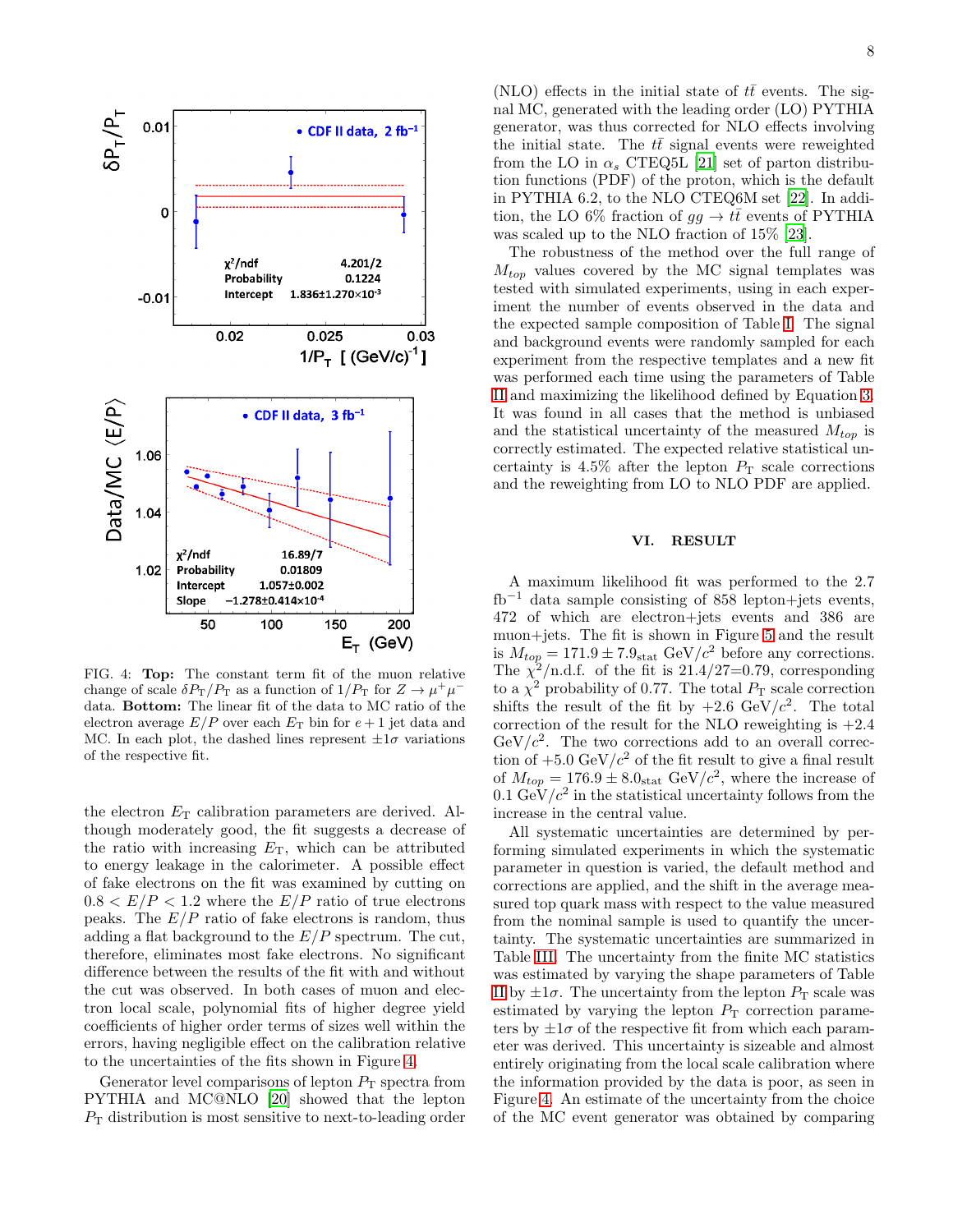

<span id="page-10-1"></span>

| Source                | Uncertainty $(GeV/c2)$ |
|-----------------------|------------------------|
| MC statistics         | 0.4                    |
| Lepton $P_T$ scale    | 1.1                    |
| MC generator          | 1.2                    |
| Proton PDF            | 0.6                    |
| Gluon radiation       | 0.8                    |
| Multiple interactions | 0.1                    |
| $Q^2$ scale           | 0.5                    |
| Fakes                 | 1.8                    |
| JES                   | negligible             |
| Total                 | 2.7                    |

<span id="page-10-0"></span>FIG. 5: The unbinned maximum likelihood fit of  $M_{top}$  to the data. The inset plot shows the log-likelihood curve of the fit. The result of the fit before any correction is  $M_{top} =$  $171.9 \pm 7.9_{\rm stat} \text{ GeV}/c^2$ .

the fit to the default PYTHIA  $t\bar{t}$  sample with the fit to a HERWIG [\[24](#page-11-23)]  $t\bar{t}$  sample, including the total background in both cases. The uncertainty from the proton PDF set was estimated by varying the CTEQ6M eigenvectors and the  $\alpha_s$  value within their 90% confidence level intervals. For the gluon initial and final state radiation, an estimate of the uncertainty was obtained by comparing the fits to two signal+background MC samples with higher and lower radiation with the fit to the default sample. For the multiple hadron interactions, the uncertainty was estimated by reweighting the default MC sample to the average number of vertices in the high instantaneous luminosity part of the data. For the background shape uncertainties, the uncertainty of the  $W+$ jets component due to the choice of the  $Q^2$  scale was estimated by varying the  $Q^2$  scale by a factor of 2 up and a factor of 2 down relative to the default, and the uncertainty due to the amount of fakes by varying the expected amount of fakes of Table [I](#page-5-0) by  $\pm 1\sigma$ , while keeping the normalization of the total background fixed. The variation of the fakes fraction in the total background is ∼65% and affects the shape of the total background distribution to a degree consistent with the shape discrepancy between data and expectations in the lepton  $+2$  jets control sample for  $P_T < 50 \text{ GeV}/c$ , seen in Figure [1.](#page-6-0) This is the largest source of systematic uncertainty in this measurement. Finally, an estimate of the uncertainty from the jet energy scale was obtained by varying the combined jet energy corrections by  $\pm 1\sigma$  [\[12](#page-11-12)] and it was found to be negligible. The total systematic uncertainty was estimated by adding all individual uncertainties in quadrature and was found equal to 2.7 GeV/ $c^2$ .

VII. SUMMARY AND CONCLUSIONS

In summary, the top quark mass has been measured using a shape analysis of the lepton  $P<sub>T</sub>$  distribution from a sample of 2.7 fb<sup>−</sup><sup>1</sup> of CDF II data. Events were selected in the lepton  $+ > 4$  jets topology with at least one jet tagged as coming from a b quark. A MC derived model of the dependence of the lepton  $P_T$  distribution on  $M_{top}$  was used in an unbinned maximum likelihood fit to the data. Corrections for a detailed lepton  $P<sub>T</sub>$  scale calibration and for NLO effects in the MC model of  $t\bar{t}$  production were applied to the fit result in order to reduce systematic uncertainties from these two sources. Uncertainties from the jet energy scale are negligible. The dominant uncertainty was found to come from the shape model of the background, due to the large uncertainty in the expected fraction of fake electrons in the selected events. The final result is

$$
M_{top} = 176.9 \pm 8.0_{\rm stat} \pm 2.7_{\rm syst} \,\text{GeV}/c^2
$$

in good agreement, within errors, with the current world average [\[25\]](#page-11-24).

Compared with the previous measurement of exploiting the mean value of the lepton  $P<sub>T</sub>$  with data corresponding to  $1.9 \text{ fb}^{-1}$  integrated luminosity in the lepton+jets channel [\[8\]](#page-11-7), the new result shows an appreciable reduction, from 3.8  $GeV/c^2$  to 2.7  $GeV/c^2$ , in the total systematic uncertainty. This is achieved by the use of the shape information of the lepton  $P<sub>T</sub>$  distribution which is less sensitive to acceptance related effects that can change the mean  $P<sub>T</sub>$  without altering significantly the shape of the  $P_T$  spectrum, such as the JES and multiple interactions, and by the new lepton  $P<sub>T</sub>$  calibration, which reduced the  $P_{\rm T}$  scale uncertainties.